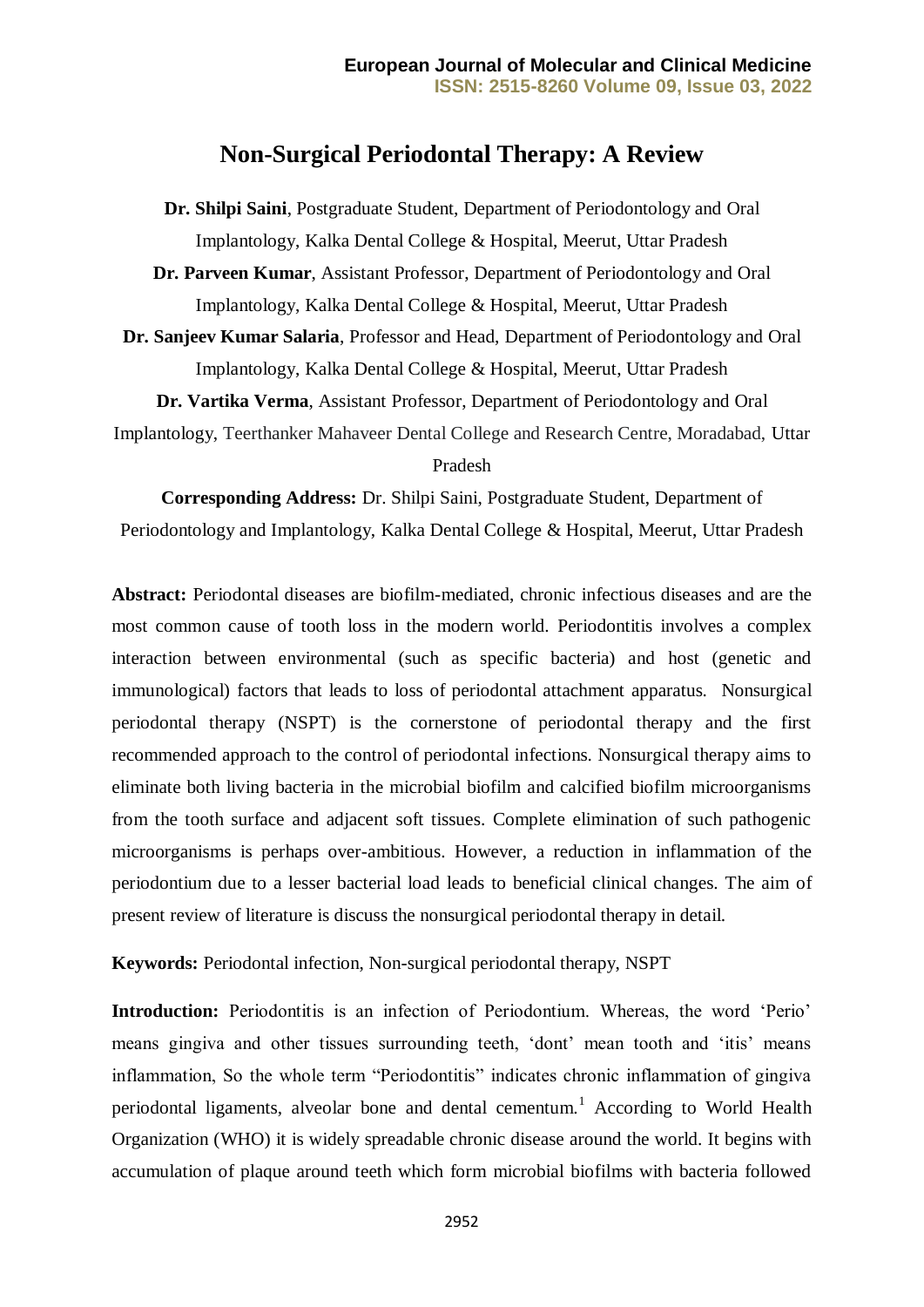by localized inflammation of gingiva. Negligence of this situation causes chronic condition of periodontal disease.<sup>2</sup>

Periodontitis is an inflammatory disease of the supporting tissues of the teeth caused by specific microorganisms or groups of specific microorganisms resulting in progressive destruction of the periodontal ligament and alveolar bone with pocket formation, recession, or both.<sup>3</sup> Ideally, periodontal therapy should eliminate inflammation, arrest progression of periodontal disease, improve esthetics, and create an environment conductive to maintenance of health.<sup>4</sup>

Nonsurgical periodontal therapy (NSPT) is the cornerstone of periodontal therapy and the first recommended approach to the control of periodontal infections. It is also known as "Cause‑related therapy," "Phase I therapy or Etiotrophic phase," and "Initial therapy." It is defined as "plaque removal, plaque control, supragingival and subgingival scaling root planing (SRP), and adjunctive use of chemical agents." Although NSPT has evolved over the years, it is still considered to be the "gold standard" to which other treatment methods are compared.<sup>5</sup> The aim of present review of literature is discuss the nonsurgical periodontal therapy in detail.

#### **Various Non-Surgical Periodontal Therapy**

**Scaling and Root Planing:** The primary goal of nonsurgical periodontal therapy is to control microbial periodontal infection by removing bacterial biofilm, calculus, and toxins from periodontally involved root surfaces.

Scaling and root planing, also known as conventional periodontal therapy, nonsurgical periodontal therapy or deep cleaning, is a procedure involving removal of [dental](https://en.wikipedia.org/wiki/Dental_plaque)  [plaque](https://en.wikipedia.org/wiki/Dental_plaque) and [calculus](https://en.wikipedia.org/wiki/Calculus_(dental)) (scaling or [debridement\)](https://en.wikipedia.org/wiki/Debridement_(dental)) and then smoothing, or planing, of the (exposed) surfaces of the roots, removing [cementum](https://en.wikipedia.org/wiki/Cementum) or [dentine](https://en.wikipedia.org/wiki/Dentine) that is impregnated with calculus, toxins, or microorganisms,<sup>6</sup> the etiologic agents that cause inflammation. It is a part of non-surgical periodontal therapy. This helps to establish a [periodontium](https://en.wikipedia.org/wiki/Periodontium) that is in remission of periodontal disease. [Periodontal scalers](https://en.wikipedia.org/wiki/Periodontal_scaler) and [periodontal curettes](https://en.wikipedia.org/wiki/Periodontal_curette) are some of the tools are involved in this procedure. 7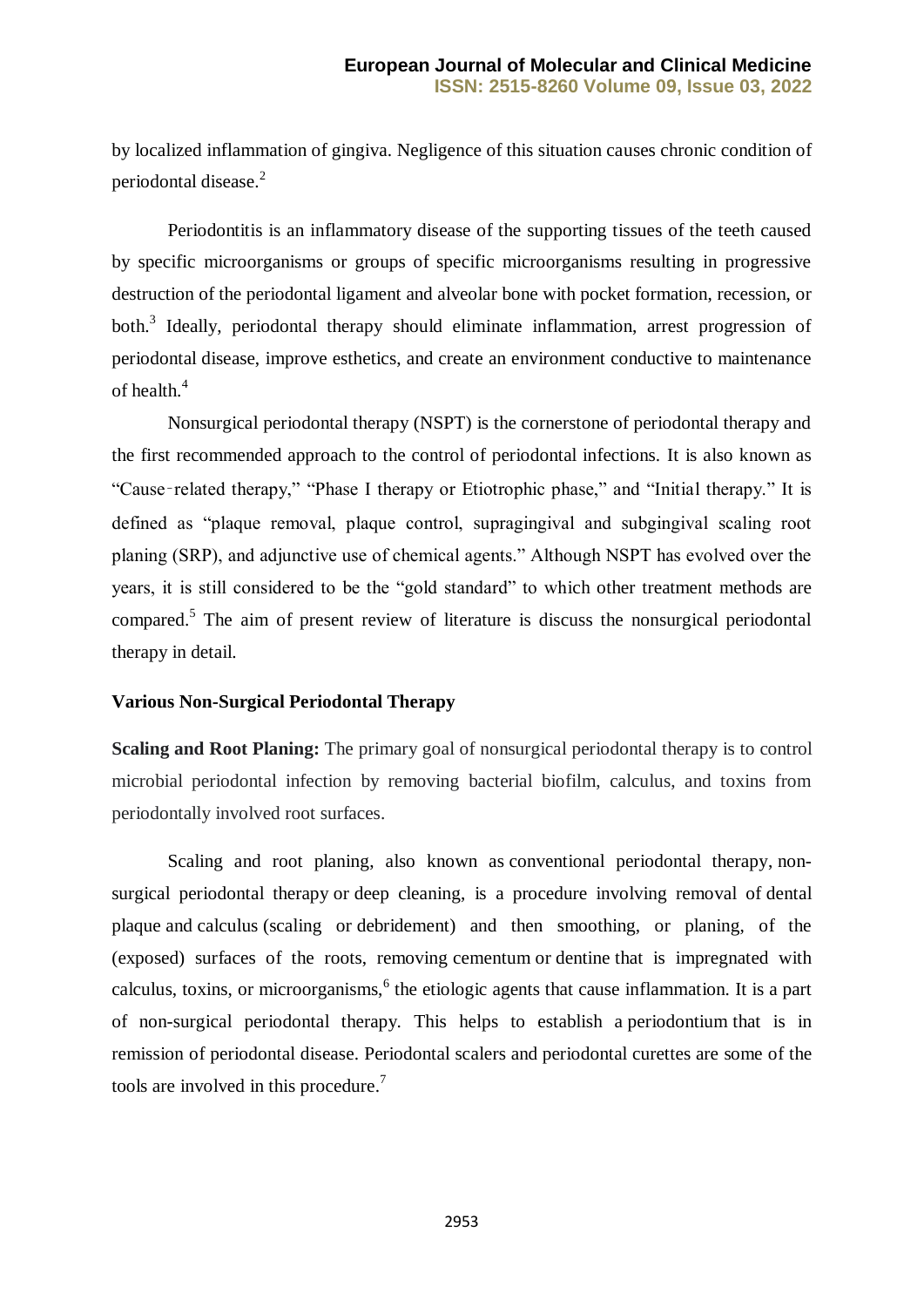Scaling and root planing procedure is to be considered effective if the patient is subsequently able to maintain their periodontal health without further bone or attachment loss and if it prevents recurrent infection with [periodontal pathogens.](https://en.wikipedia.org/wiki/Periodontal_disease)<sup>8</sup>

The long term effectiveness of scaling and root planing depends upon a number of factors. These factors include patient compliance, disease progress at the time of intervention, probing depth, and anatomical factors like grooves in the roots of teeth, concavities, and furcation involvement which may limit visibility of underlying deep calculus and debris.<sup>8</sup>

**Chemotherapeutic Agents:** The use of chemical agents with antiplaque or anti-gingivitis action as adjuncts to oral hygiene seems to be of limited value, because mouth rinses do not penetrate appreciably into the gingival crevice, but they show specific benefits when used as adjuncts to control gingival inflammation, especially in acute situations, postsurgically, and during periods of interrupted hygiene. Many chemotherapeutic agents are now available treating periodontal diseases. Four generations of antiseptics that includes:<sup>9</sup>

- **I Generation:** Antibiotics, phenols, quaternary ammonium compounds, and sanguinarine
- **II Generation:** Bisbiguanides, bipyridines, quaternary ammonium compounds, phenolic compounds, metal ions, halogens, enzymes, surfactants, oxygenating agents, natural products, urea, amino alcohols, saliflour, and agents that increases the redox potentials
- **III Generation:** Effective against specific periodontogenic organisms
- **IV Generation:** Probiotics are incorporated in mouthwashes.

**Antibiotics in Periodontics:** A microbiological approach to periodontal therapy aims primarily at suppressing specific pathogenic bacteria and permitting subsequent recolonisation of microbiota compatible with health. Studies conducted, revealed antimicrobial agents to be helpful as adjuncts in treating periodontal disease, hence investigators sought different methods to deliver these antimicrobials to periodontal pockets. The various methods employed, have included rinsing, irrigation, systemic administration and local application using sustained and controlled delivery devices.<sup>10</sup>

 **Systemic Antibiotic Therapy:** Systemic periodontal antimicrobial therapy is based on the premise that specific microorganisms cause destructive periodontal disease and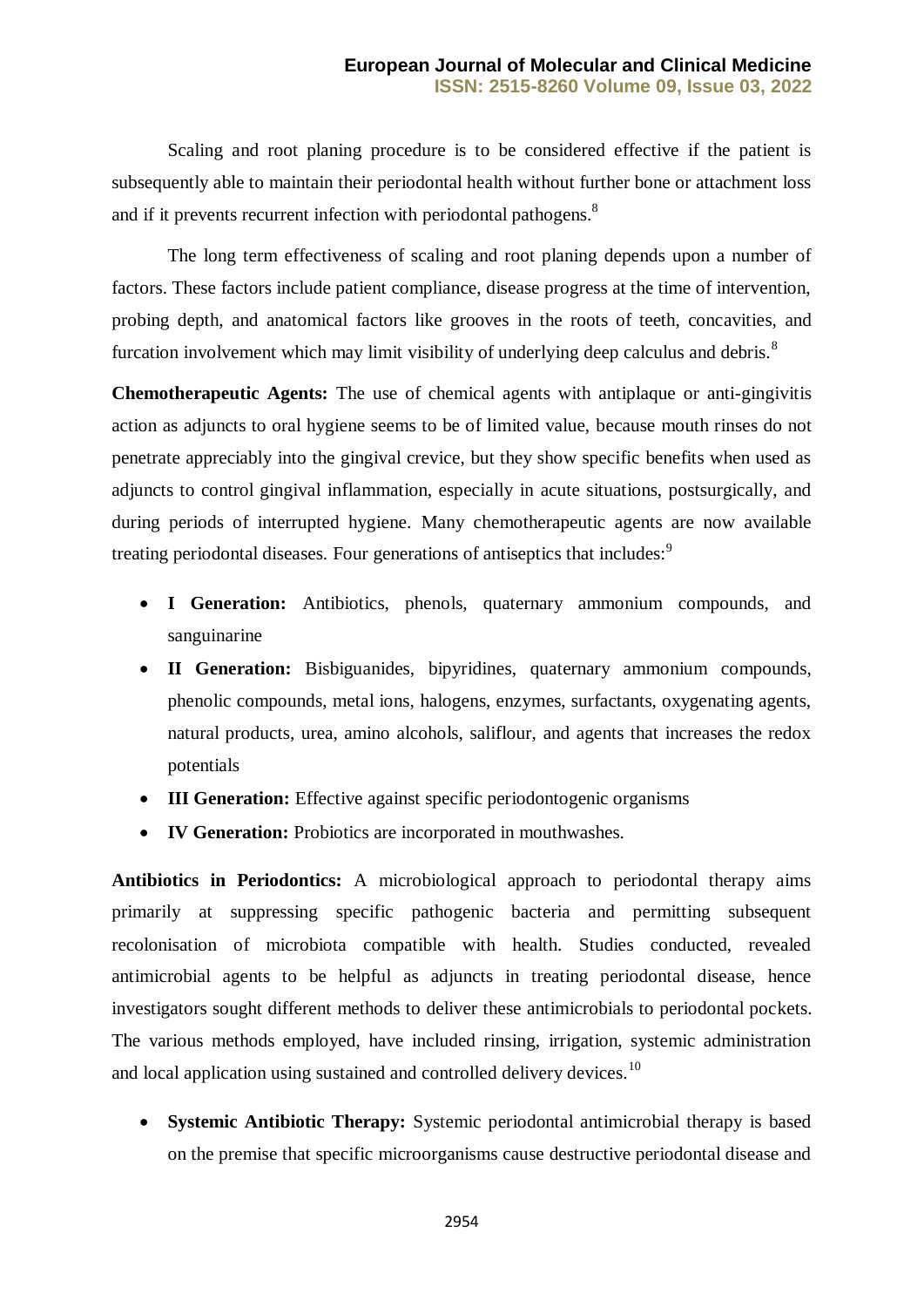that the antimicrobial agent in the periodontal pocket can exceed the concentration necessary to kill the pathogens. The systemic antimicrobial agents enter periodontal pockets following their intestinal absorption and passage from the blood stream into oral tissues, gingival crevicular fluid and saliva.<sup>11,12</sup> Most commonly used antibiotics for periodontal organisms are metronidazole, amoxicillin, tetracycline, clindamycin, azithromycin, ciprofloxacin, and augmentin.

 **Local Antibiotic Therapy:** Local antibiotic therapy involves the direct placement of an antimicrobial agent into sub gingival sites, minimizing the impact of the agent on non oral body sites. The various local delivery antimicrobials available are: Tetracycline – non resorbable fibres, Metronidazole gel, Minocycline ointment, Doxycycline hyclate in a resorbable polymer, Resorbable tetracycline in fibrillar collagen**,** Minocycline microspheres, Azithromycin gel. 11,12

## **Indication of Local Antibiotic Therapy**<sup>14</sup>

- Periodontal patients with successful phase 1 periodontal therapy.
- Medically compromised patients with Periodontitis where surgical therapy is contraindicated.
- As an adjunct to mechanical debridement or as sole therapy.
- Patients having recurrent or refractory periodontitis.
- During periodontal regenerative procedures

### **Contraindication of Local Antibiotic Therapy**<sup>14</sup>

- Periodontal patients with hypersensitivity reaction to any of the antimicrobials agents.
- Local delivery of metronidazole preparations, contraindicated in alcoholics.
- Irrigation devices are contraindicated in patients susceptible to infective endocarditis to avoid the risk of bacteremia.
- Antimicrobial agents through ultrasonic scalers are contraindicated in patients with cardiac pacemakers, asthmatics and infective conditions (AIDS, TB etc.).

# **Advantage of Local Antibiotic Therapy:**<sup>13</sup>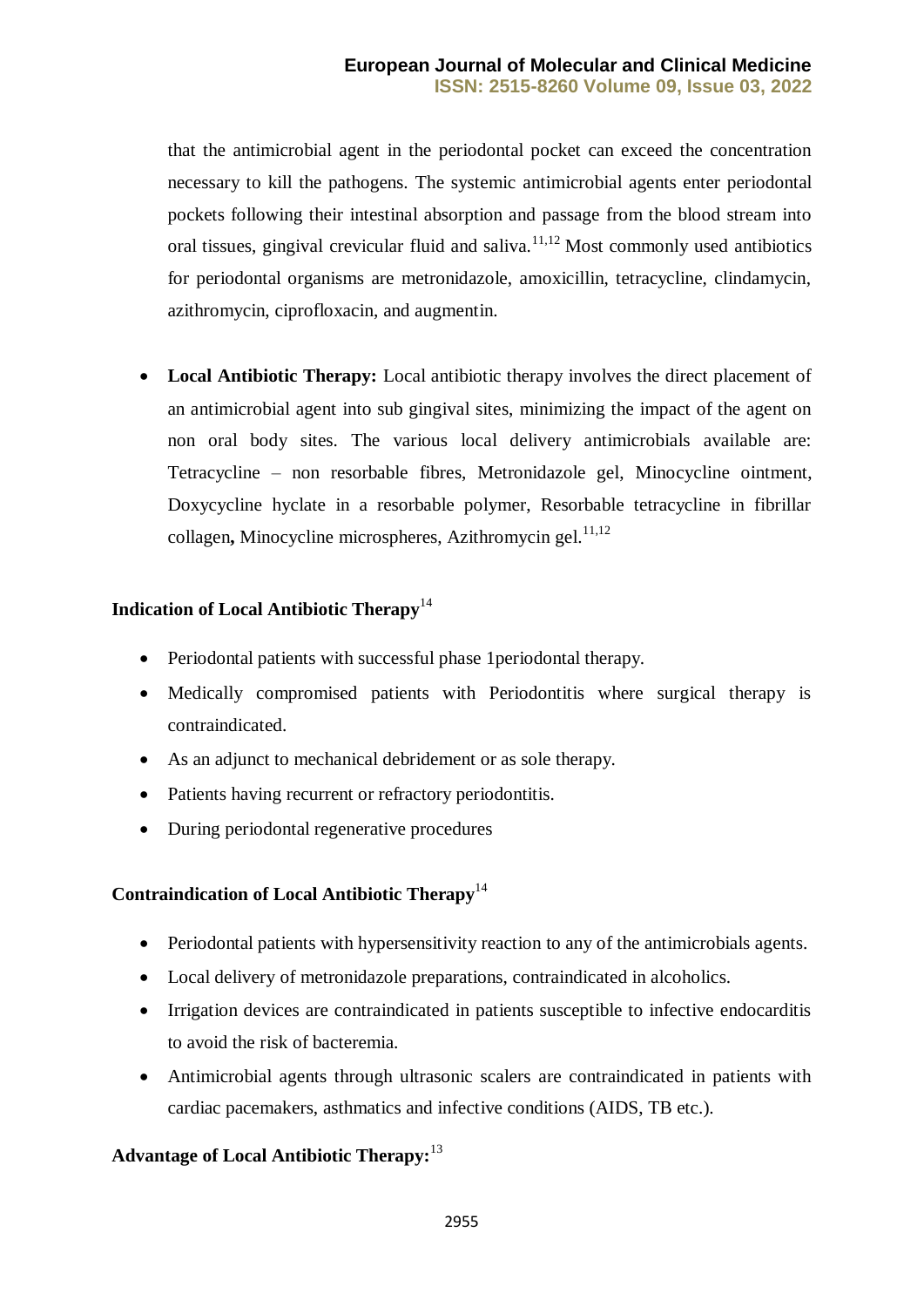- Relatively small amounts of the drug can produce a high concentration in the periodontal pocket.
- Minimal side effects
- Less potential of inducing resistant bacterial strains in other parts of the body.
- Controlled release devices can maintain a high concentration of the drug for an extended period.
- Reduces potential problems with patient compliance.
- May employ antimicrobial agents not suitable for systemic administration, such as various broad spectrum antiseptic solutions.

## **Disadvantage of Local Antibiotic Therapy**<sup>13</sup>

- Difficulty in placing therapeutic concentrations of the antimicrobial agent into deeper parts of periodontal pockets and furcation lesions.
- Time consuming, if many periodontal sites are to be treated.

**Host modulation therapy:** Host modulation therapy (HMT) does not change the normal defence mechanism or inflammation, instead, they alleviate excessive or pathologically increased inflammatory processes to amplify the opportunities for wound healing and periodontal stability. Thus it helps in modulating host responses by down regulating the destructive aspects or up regulating the protective aspects of the host response. HMT includes systemically or locally delivered pharmaceuticals that are used as adjuncts to other forms of periodontal treatment.<sup>9</sup>

There are three categories of host-modulating agents in the periodontal therapy:

- Antproteinases (represented by tetracyclines)
- Anti-inflammatory drugs and
- Bone-sparing drugs (bisphosphonates)

**Laser in Nonsurgical Periodontal Therapy:** Laser therapy in dentistry is an innovative potential molecular pathway mediating the nexus between inflammation and wound healing in oral tissues. Amongst recent advances, low-level laser therapy (LLLT) is highly recommended for its pain reducing, wound healing promoter and anti-inflammatory effects. Laser irradiation has been reported to exhibit bactericidal, and detoxification effects without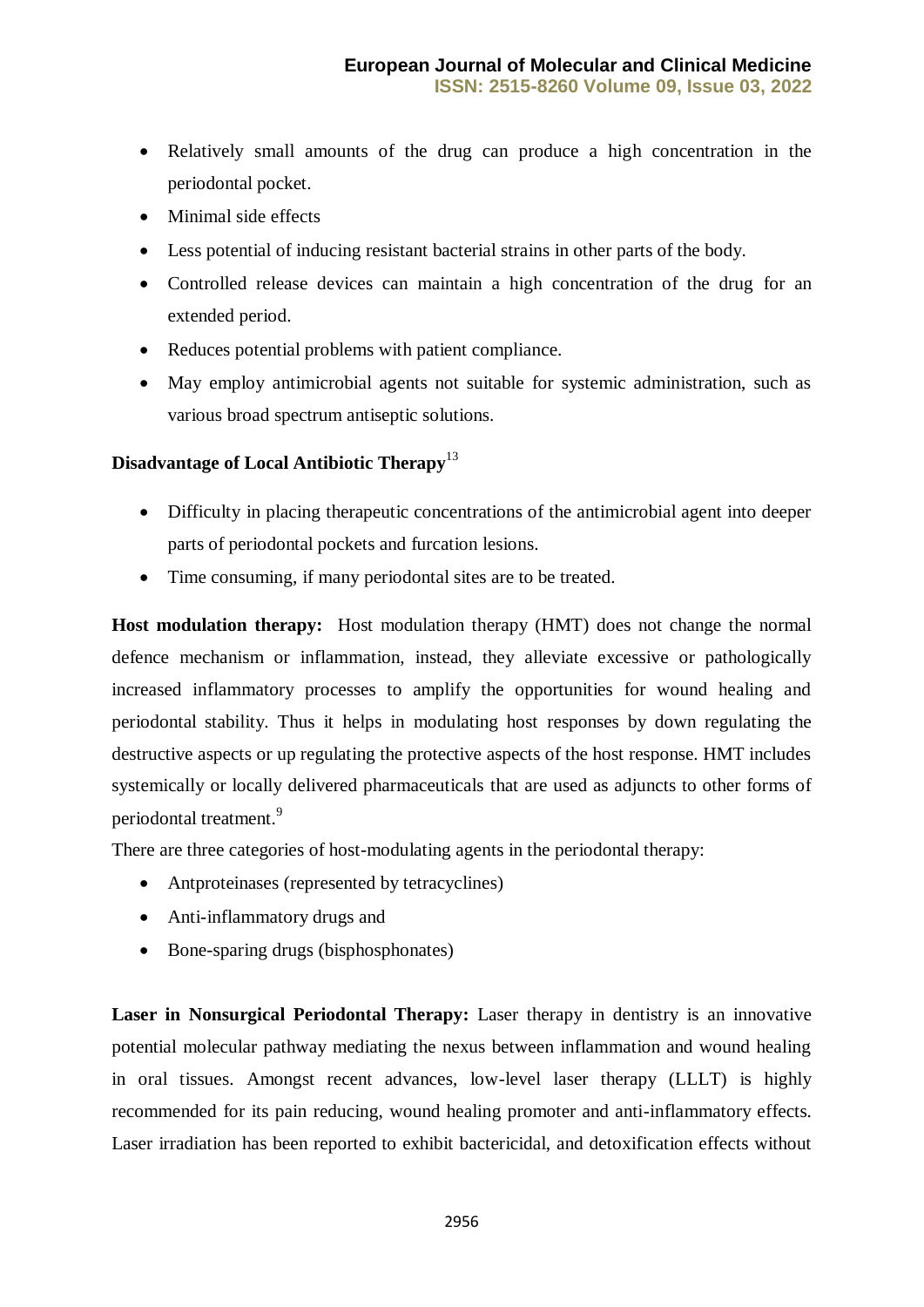producing a smear layer and root surface treated with laser may, therefore, provide favourable conditions for the attachment of periodontal tissue.<sup>15</sup>

Ribeiro IW et al. in 2008 evaluated the auxiliary effect of the low-intensity laser in subgingival scaling and root planing by analysis of its clinical aspects, as well as its analgesic potential during the procedure. There was a reduction in gingival inflammation, yet without a statistically significant difference between the study and control sides, both in clinical aspects and evaluation of pain during the procedure.<sup>16</sup>

Miyazaki et al. (2003) reported decreased inflammation and PD after treatment with CO2 laser and improvements regarding clinical parameters and subgingival microflora after Nd:YAG, CO2 and ultrasonic treatments.<sup>17</sup>

**Ozone in Non-surgical Periodontal Therapy:** Periodontal diseases are caused by multiple factors but the most virulent factor is microbiota in periodontium. It was Thanomsub et al. 2002 who used ozonated water for mouth irrigation on cell growth and ultra structure of certain periodontal pathogens.<sup>18</sup> In 2004 Nagayoshi et al. found the efficacy of ozonated water permeability and survival of oral micobiota i.e. gram negative bacteria, such Porphyromonas gingivalis and as Porphyromonas endodontalis more susceptible than gram positive bacteria.<sup>19</sup> Huth., et al. in 2006, in research postulated that ageous form of ozone is a potent antiseptic. Muller P. (2007) found there was no significant reduction in use of ozone + Scaling and root planing in chronic periodontitis patients with gasiform ozone. There was no change in Actinomyces naeslundii, Streptococcus sobrinus, Streptococcus oralis and lbicans Veillonella dispar, Fusobacterium nucleatum population. Ozone application for treatment of periodontitis is one of newer approach that has been proved to be cost effective, predictable and user friendly with non – invasiveness. $20$ 

**Hyperbaric Oxygen Therapy in Non-surgical Periodontal Therapy:** Hyper "is simply an increase," while "baric" refers to the pressure. As a procedure or therapy, hyperbaric is simply the process of increasing the atmospheric pressure around the body. HBO therapy (HBOT) has been described as "a therapy in search of diseases." The pressure is usually about 2-4 absolute atmospheres or ATA; it is essentially the therapeutic use of oxygen as a drug. When oxygen is used as a drug, the dose is controlled by the technology of a HBO2 chamber, which sets the dosage at  $100\%$  oxygen.<sup>21</sup>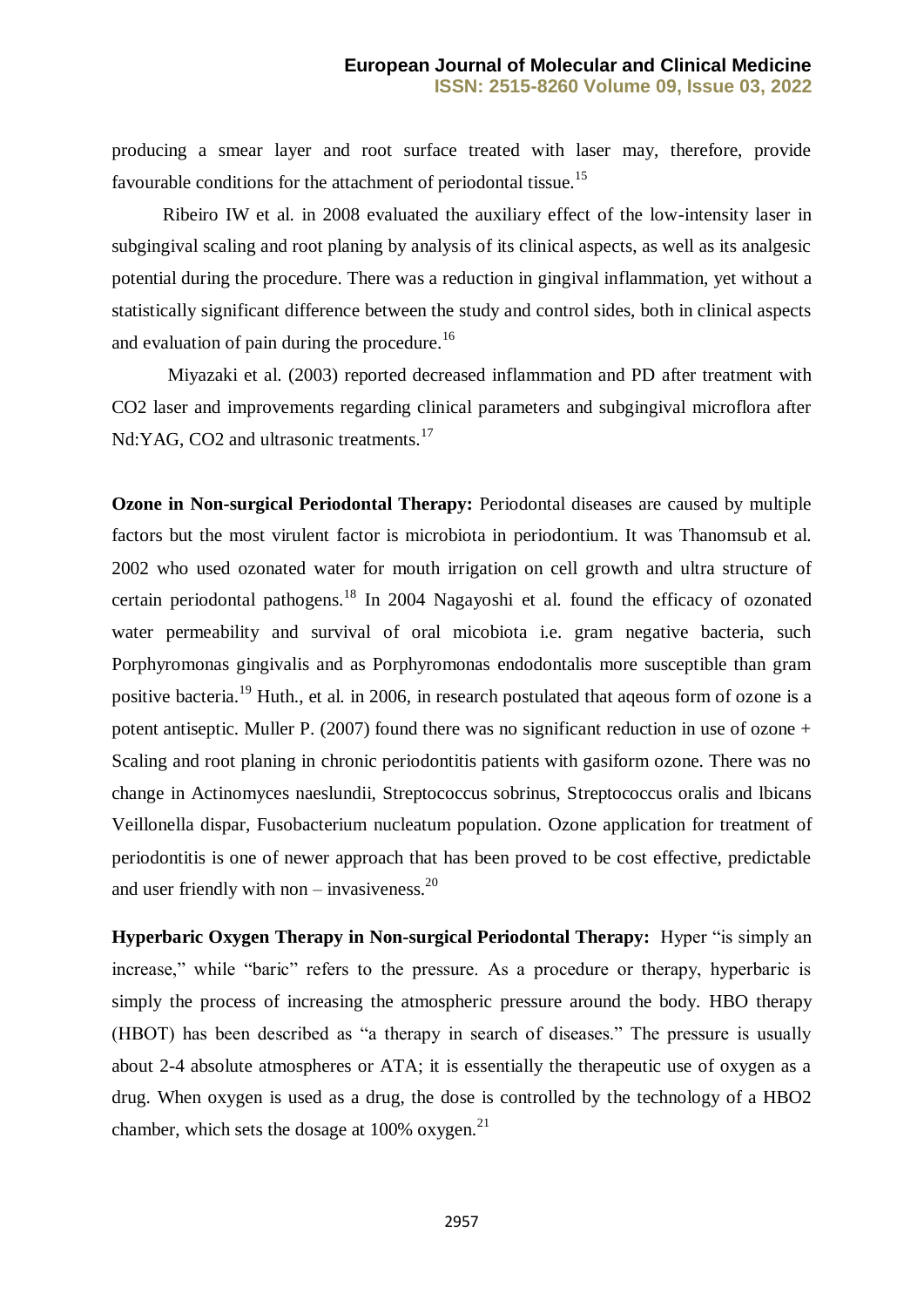HBOT should be used to compliment conventional therapies and treatments. Guo and Zhu showed that HBOT combined with supragingival and subgingival scaling therapy had synergistic action on periodontitis.<sup>22</sup> Hyperbaric oxygen therapy can be used as an adjunct to SRP to treat moderate-to-severe periodontitis. It has been shown to decrease load of anaerobic microbes and thus significantly improve periodontal health. $^{21}$ 

**Conclusion:** Nonsurgical therapy aims to eliminate both living bacteria in the microbial biofilm and calcified biofilm microorganisms from the tooth surface and adjacent soft tissues. Nonsurgical periodontal therapy acts as the primary therapeutic measure in treating periodontal disease and also acts as the maintenance measure after surgical therapy. Thus nonsurgical periodontal therapy plays a major role in management of periodontal diseases.

#### **References**

- 1. Preshaw PM, Bissett SM. Periodontitis: Oral Complication of Diabetes. Endocrinol Metab Clin N Am. 2013;42(4):849–67.
- 2. Chapple ILC, Mealey BL, Dyke TEV, Bartold PM, Dommisch H, Eickholz P. Periodontal health and gingival diseases and conditions on an intact and a reduced periodontium: Consensus report of workgroup 1 of the 2017 World Workshop on the Classification of Periodontal and Peri-Implant Diseases and Conditions. J Clin Periodontol. 2018;45(S20):24–9.
- 3. Drisko CH. Non surgical periodontal therapy. Periodontol 2000 2001;25:78-9.
- 4. Ehizele AO, Akhionbare O. Effect of non surgical periodontal therapy on the concentration of volatile sulphur compund in mouth air of group of nigerian young adults. Ann Med Health Sci Res 2013;3:433-7.
- 5. Tanwar J, Hungund SA, Dodani K. Nonsurgical periodontal therapy: A review. J Oral Res Rev 2016;8:39-44.
- 6. Worthington, H.V. (7 November 2013). ["Routine scale and polish for periodontal](http://www.cochrane.org/CD004625/ORAL_routine-scale-and-polish-for-periodontal-health-in-adults)  [health in adults".](http://www.cochrane.org/CD004625/ORAL_routine-scale-and-polish-for-periodontal-health-in-adults)
- 7. Grant, DS, Stern IB Periodontics, 6th Edition, CV Mosby and Co. St. Louis 1988.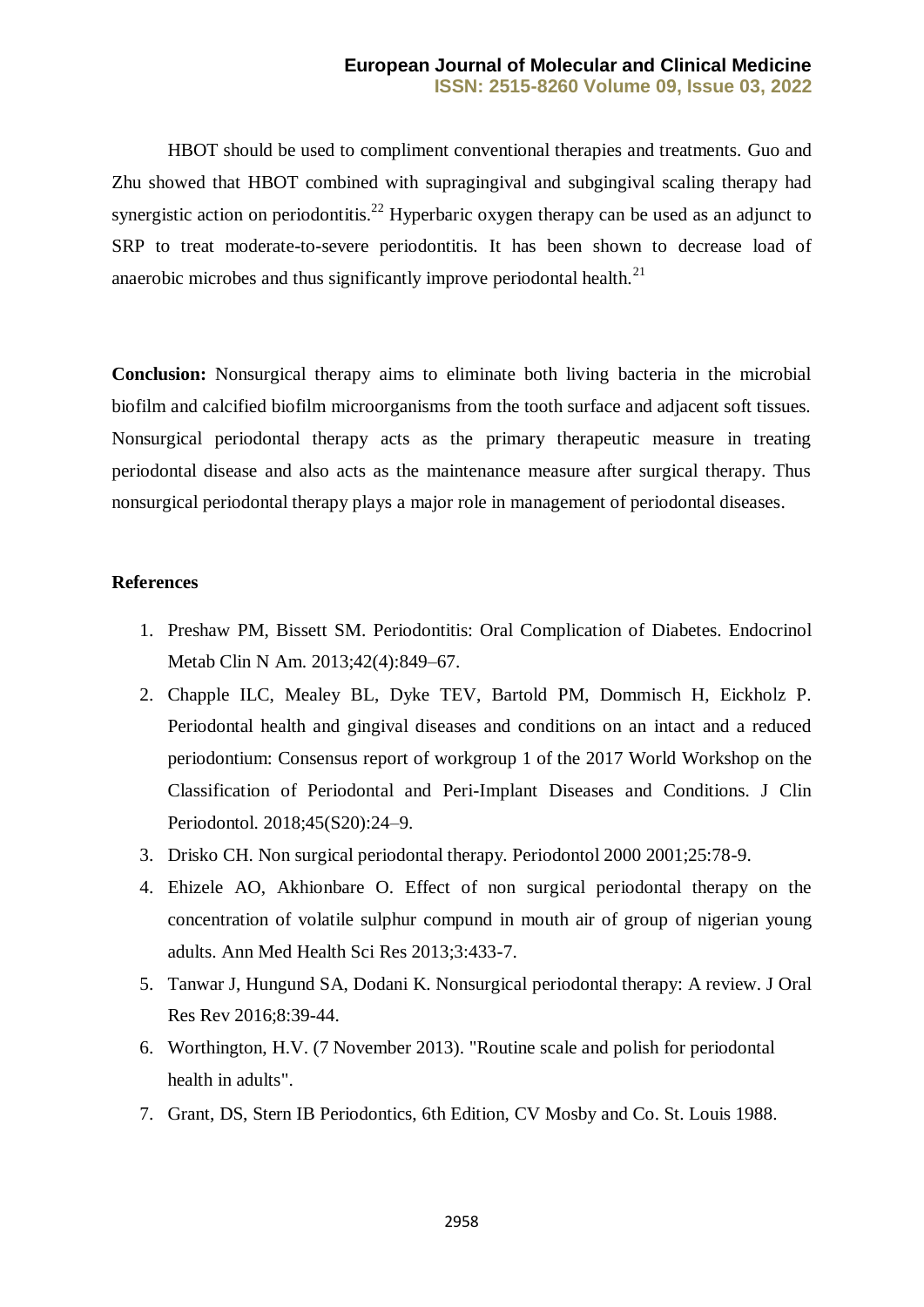- 8. Obert J. Genco; Henry Maurice Goldman; David Walter Cohen (1990). *[Contemporary periodontics](https://books.google.com/books?id=nO5pAAAAMAAJ)*. Mosby. [ISBN](https://en.wikipedia.org/wiki/ISBN_(identifier)) [978-0-8016-1935-9.](https://en.wikipedia.org/wiki/Special:BookSources/978-0-8016-1935-9) Retrieved 20 September 2011.
- 9. The use of antiseptics, enzymes and oxygenating agents as adjuncts in supragingival plaque control in Manson and Eley's Periodontics 5<sup>th</sup> edition. United State of America; Elsevier limited. 2004
- 10. Winkelhoff AJ, Rams TE, Slots J. Systemic antibiotic therapy in periodontics. Periodontol 2000, 1996; 10: 45-78.
- 11. Greenstein G, Polson A. The role of local drug delivery in the management of periodontal diseases: A comprehensive review. J Periodontol 1998; 69: 507-520.
- 12. Rams TE, Slots J. Local delivery of antimicrobial agents in the periodontal pocket. Periodontal 2000, 1996; 10: 139-159.
- 13. Vandana Srikrishna Chadha et al. Local drug delivery in periodontics: current concepts and trends. International journal of advanced research on oral sciences. 2012;1 (1): 1 -9.
- 14. Dhirendra Kumar Singh. Local Drug Delivery systems in Periodontics: Aiming the Target. March–April 2016 RJPBCS 7(2) Page No. 813.
- 15. Karlsson MR, Diogo Lo¨fgren CI, Jansson H. The effect of laser therapy as an adjunct to non-surgical periodontal treatment in subjects with chronic periodontitis: A systematic review. J Periodontol 2008; 79:2021-2028.
- 16. Ribeiro IW, Sbrana MC, Esper LA, Almeida AL. Evaluation of the effect of the GaAlAs laser on subgingival scaling and root planing. Photomedicine Laser Surgery 2008;26(4):387-91
- 17. Miyazaki A, Yamaguchi T, Nishikata J, Okuda K, Suda S, Orima K, *et al*. Effects of Nd: YAG and CO2 laser treatment and ultrasonic scaling on periodontal pockets of chronic periodontitis patients. J Periodontol 2003;74:175-80.
- 18. Hiroj Bagde., et al. "Ozone Therapy: A Boon in Non-Surgical Periodontal Therapy". Acta Scientific Dental Sciences 3.8 (2019): 64-66.
- 19. M. Nagayoshi, C. Kitamura, T. Fukuizumi Antimicrobial effect of ozonated water on bacteria invading dentinal tubules J Endod, 30 (2004), pp. 778-781
- 20. Muller P., et al. "Efficacy of gasiform ozone and photodynamic therapy on a multispecies oral biofilm in vitro". European Journal of Oral Sciences 115 (2007): 77- 80.